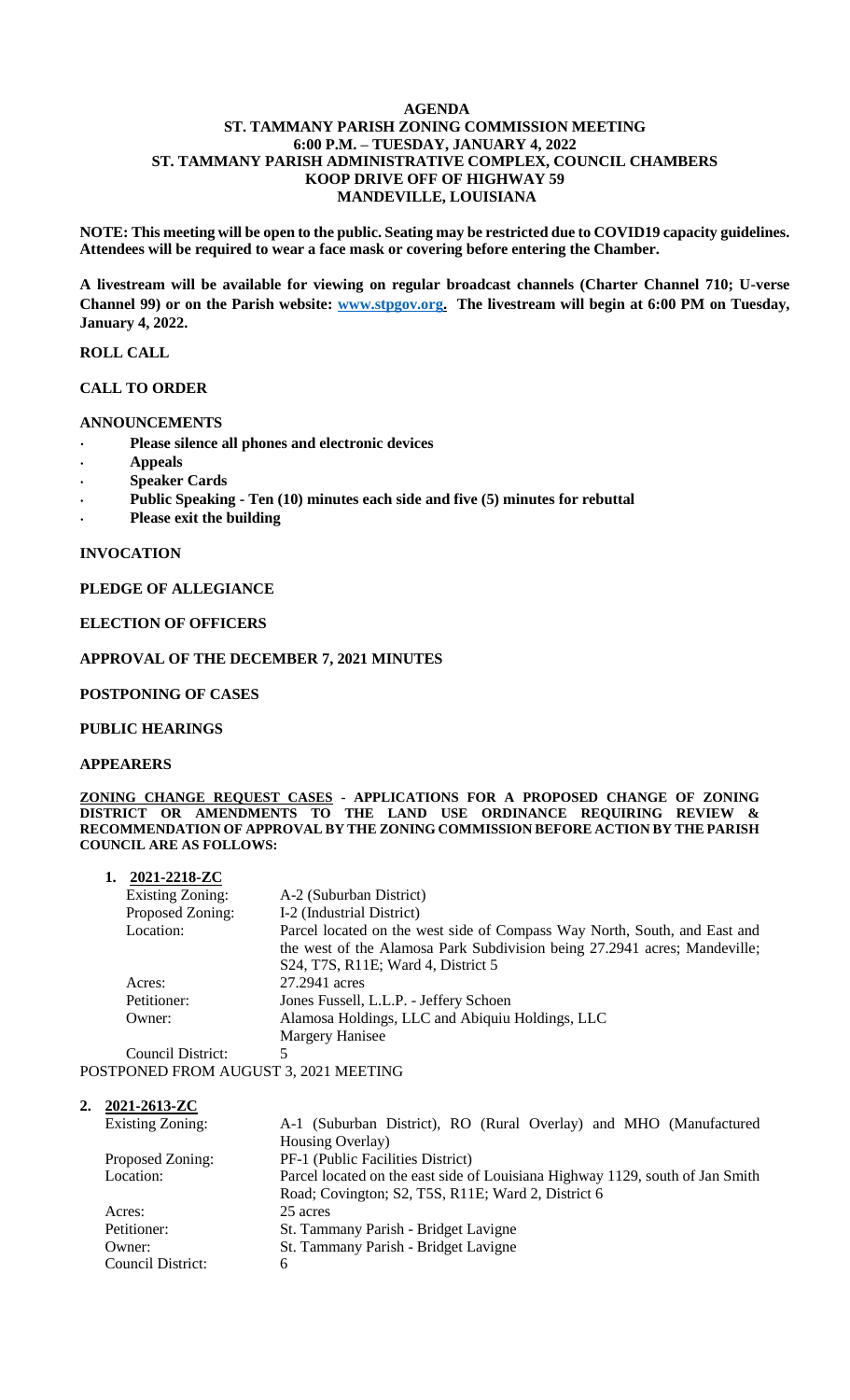# **AGENDA ST. TAMMANY PARISH ZONING COMMISSION MEETING 6:00 P.M. – TUESDAY, JANUARY 4, 2022 ST. TAMMANY PARISH ADMINISTRATIVE COMPLEX, COUNCIL CHAMBERS KOOP DRIVE OFF OF HIGHWAY 59 MANDEVILLE, LOUISIANA**

| 3. | 2021-2614-ZC             |                                                                                                                                                                                                                                                                                                                                                                                                                                                                            |  |  |  |
|----|--------------------------|----------------------------------------------------------------------------------------------------------------------------------------------------------------------------------------------------------------------------------------------------------------------------------------------------------------------------------------------------------------------------------------------------------------------------------------------------------------------------|--|--|--|
|    | <b>Existing Zoning:</b>  | A-2 (Suburban District)                                                                                                                                                                                                                                                                                                                                                                                                                                                    |  |  |  |
|    | Proposed Zoning:         | A-2 (Suburban District) and RO (Rural Overlay)                                                                                                                                                                                                                                                                                                                                                                                                                             |  |  |  |
|    | Location:                | Parcel located on the east side of Morning Star Drive, north of Running Bear<br>Drive; Lacombe; S23, T8S, R12E; Ward 7, District 7                                                                                                                                                                                                                                                                                                                                         |  |  |  |
|    | Acres:                   | 20 acres                                                                                                                                                                                                                                                                                                                                                                                                                                                                   |  |  |  |
|    | Petitioner:              | Ray Edgecombe Jr.                                                                                                                                                                                                                                                                                                                                                                                                                                                          |  |  |  |
|    | Owner:                   | Ray Edgecombe Jr.                                                                                                                                                                                                                                                                                                                                                                                                                                                          |  |  |  |
|    | Council District:        | 7                                                                                                                                                                                                                                                                                                                                                                                                                                                                          |  |  |  |
|    | 4. 2021-2628-ZC          |                                                                                                                                                                                                                                                                                                                                                                                                                                                                            |  |  |  |
|    | <b>Existing Zoning:</b>  | A-4 (Single-Family Residential District)                                                                                                                                                                                                                                                                                                                                                                                                                                   |  |  |  |
|    | Proposed Zoning:         | A-4 (Single-Family Residential District) and MHO (Manufactured Housing<br>Overlay)                                                                                                                                                                                                                                                                                                                                                                                         |  |  |  |
|    | Location:                | Parcel located on the west side of Evergreen Lane, north of Fairview Drive, and<br>east of Sunset Drive; Slidell; S4, T9S, R14E; Ward 9, District 11                                                                                                                                                                                                                                                                                                                       |  |  |  |
|    | Acres:                   | .29 acres                                                                                                                                                                                                                                                                                                                                                                                                                                                                  |  |  |  |
|    | Petitioner:              | Melvin and Mikki Alonso                                                                                                                                                                                                                                                                                                                                                                                                                                                    |  |  |  |
|    | Owner:                   | Melvin and Mikki Alonso                                                                                                                                                                                                                                                                                                                                                                                                                                                    |  |  |  |
|    | <b>Council District:</b> | 11                                                                                                                                                                                                                                                                                                                                                                                                                                                                         |  |  |  |
|    | 5. 2021-2629-ZC          |                                                                                                                                                                                                                                                                                                                                                                                                                                                                            |  |  |  |
|    | <b>Existing Zoning:</b>  | A-3 (Suburban District)                                                                                                                                                                                                                                                                                                                                                                                                                                                    |  |  |  |
|    | Proposed Zoning:         | A-3 (Suburban District) and MHO (Manufactured Housing Overlay)                                                                                                                                                                                                                                                                                                                                                                                                             |  |  |  |
|    | Location:                | Parcel located on the south side of Washington Street, east of 22nd Street; being                                                                                                                                                                                                                                                                                                                                                                                          |  |  |  |
|    |                          | Lots 1, 2, and 3, Square 160, Lacombe Park Subdivision; S40, T8S, R12E;<br>Ward 7, District 7                                                                                                                                                                                                                                                                                                                                                                              |  |  |  |
|    | Acres:                   | .516 acres                                                                                                                                                                                                                                                                                                                                                                                                                                                                 |  |  |  |
|    | Petitioner:              | Francisco Avila                                                                                                                                                                                                                                                                                                                                                                                                                                                            |  |  |  |
|    | Owner:                   | Francisco Avila                                                                                                                                                                                                                                                                                                                                                                                                                                                            |  |  |  |
|    | <b>Council District:</b> | 7                                                                                                                                                                                                                                                                                                                                                                                                                                                                          |  |  |  |
|    | 6. 2021-2634-ZC          |                                                                                                                                                                                                                                                                                                                                                                                                                                                                            |  |  |  |
|    | <b>Existing Zoning:</b>  | A-3 (Suburban District), A-4 (Single-Family Residential District), and NC-1<br>(Professional Office District)                                                                                                                                                                                                                                                                                                                                                              |  |  |  |
|    | Proposed Zoning:         | A-4A (Single-Family Residential District)                                                                                                                                                                                                                                                                                                                                                                                                                                  |  |  |  |
|    | Location:                | Parcel located on the north side of Helenbirg Road, east of Highway 190<br>Service Road; Covington; S14 & S15, T7S, R11E; Ward 3, District 5                                                                                                                                                                                                                                                                                                                               |  |  |  |
|    | Acres:                   | 10 acres                                                                                                                                                                                                                                                                                                                                                                                                                                                                   |  |  |  |
|    | Petitioner:              | Jeffrey Schoen                                                                                                                                                                                                                                                                                                                                                                                                                                                             |  |  |  |
|    | Owner:                   | Succession of Warren Joseph Salles, Jr. - Joseph Salles                                                                                                                                                                                                                                                                                                                                                                                                                    |  |  |  |
|    | Council District:        | 5                                                                                                                                                                                                                                                                                                                                                                                                                                                                          |  |  |  |
| 7. | 2021-2635-ZC - Withdrawn |                                                                                                                                                                                                                                                                                                                                                                                                                                                                            |  |  |  |
|    | <b>Existing Zoning:</b>  | NC-1 (Professional Office District) and NC-4 (Neighborhood Institutional<br>District)                                                                                                                                                                                                                                                                                                                                                                                      |  |  |  |
|    | Proposed Zoning:         | HC-3 (Highway Commercial District)                                                                                                                                                                                                                                                                                                                                                                                                                                         |  |  |  |
|    | Location:                | Parcel located at the end of Highway 190 Service Road, north of Interstate 12,                                                                                                                                                                                                                                                                                                                                                                                             |  |  |  |
|    |                          | and south of Helenbirg Road; Covington; S15 & S22, T7S, R11E; Ward 3,                                                                                                                                                                                                                                                                                                                                                                                                      |  |  |  |
|    |                          | District 5                                                                                                                                                                                                                                                                                                                                                                                                                                                                 |  |  |  |
|    | Acres:                   | 6 acres                                                                                                                                                                                                                                                                                                                                                                                                                                                                    |  |  |  |
|    | Petitioner:              | Gulf States Construction Services, INC. - Mike Saucier                                                                                                                                                                                                                                                                                                                                                                                                                     |  |  |  |
|    | Owner:                   | Three Dogs Run LLC - Ronald Stossell, MKMHB, LLC - Marilyn Stoessell<br>Seifert, Alfred Lloyd Stoessell Revocable Trust, Trustee: Pamela B. Stoessell,<br>Joan Prieto Doolittle, Robert T. Doolittle, Jr., Benjamin Doolitte, Golden<br>Properties, LLC - Lauren B. Golden, Golden Properties, LLC - Molloy C.                                                                                                                                                             |  |  |  |
|    |                          | Golden, Ernest Prieto, Marie Elise Prieto, PTP Properties, LLC - Don Scot<br>Prieto, Calla Isabel Prieto, PTP Properties, LLC - Carrie Prieto Segrave, PTP<br>Properties, LLC - Kent Jackson, PTP Properties, LLC - Janet Ruth Jackson,<br>Succession of Clay Carl Prieto represented by Roslyn Fillippello Prieto,<br>Independent Executrix, MMH 2020 Trust and Estate of Margery M Hanisee,<br>by James Miles Hanisee, Trustee and Executor, David M. Moore Living Trust |  |  |  |
|    |                          | and the Succession of David M. Moore, by Paul D. Rees, Trustee and Executor                                                                                                                                                                                                                                                                                                                                                                                                |  |  |  |
|    | <b>Council District:</b> | 5                                                                                                                                                                                                                                                                                                                                                                                                                                                                          |  |  |  |